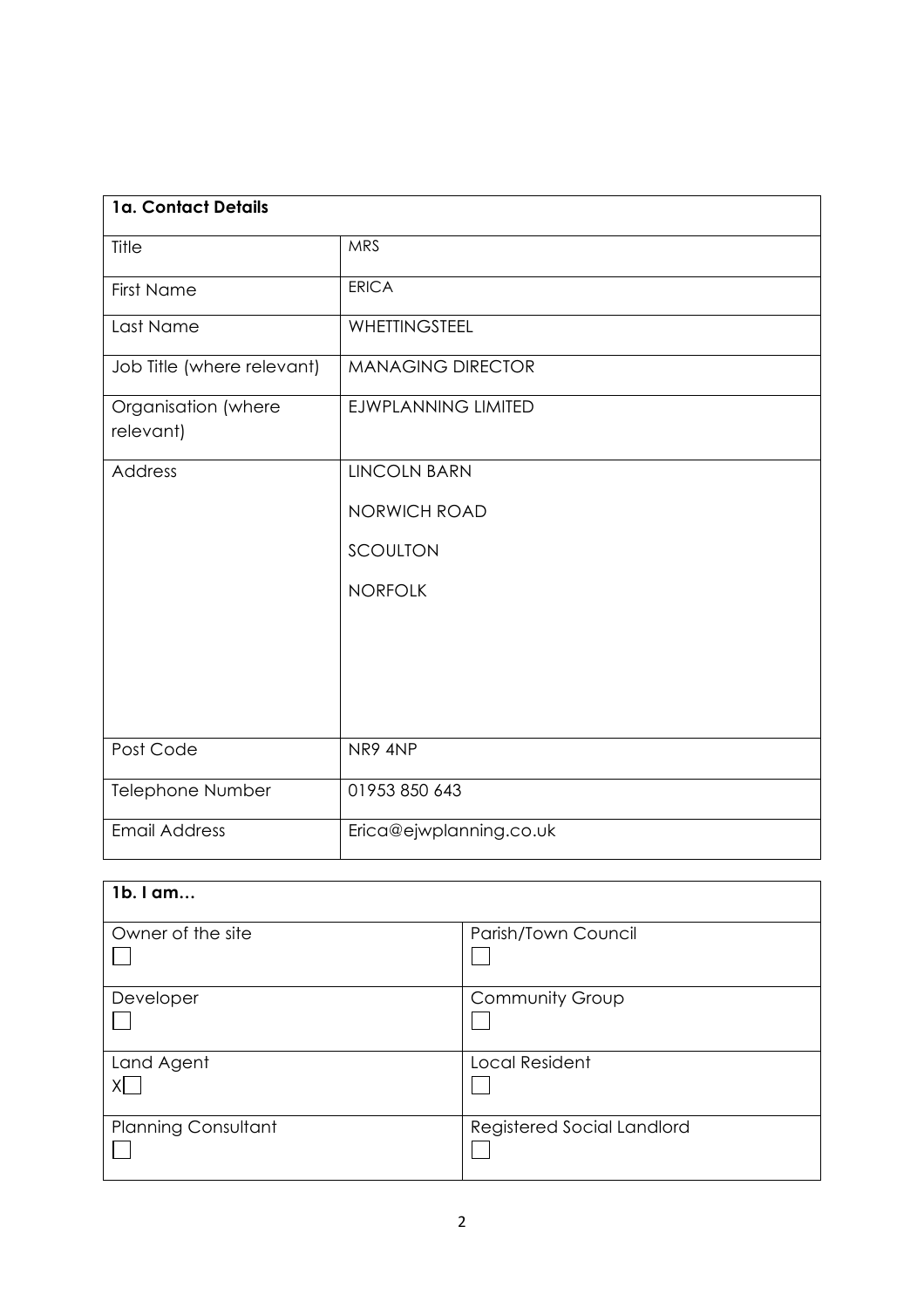Other (please specify):

| 1c. Client/Landowner Details (if different from question 1a) |                      |  |
|--------------------------------------------------------------|----------------------|--|
| Title                                                        | <b>MR</b>            |  |
| <b>First Name</b>                                            | <b>REG</b>           |  |
| Last Name                                                    | <b>HOLMES</b>        |  |
| Job Title (where relevant)                                   |                      |  |
| Organisation (where<br>relevant)                             |                      |  |
| Address                                                      |                      |  |
| Post Code                                                    |                      |  |
| Telephone Number                                             | <b>CONTACT AGENT</b> |  |
| <b>Email Address</b>                                         | <b>CONTACT AGENT</b> |  |

| 2. Site Details                                                                                                                |                                    |
|--------------------------------------------------------------------------------------------------------------------------------|------------------------------------|
| Site location / address and post<br>code                                                                                       |                                    |
| (please include as an attachment                                                                                               | Land south of Beccles Road, Loddon |
| to this response form a location<br>plan of the site on an scaled OS<br>base with the boundaries of the<br>site clearly shown) | NR14 6JQ                           |
| Grid reference (if known)                                                                                                      | 636450 289278                      |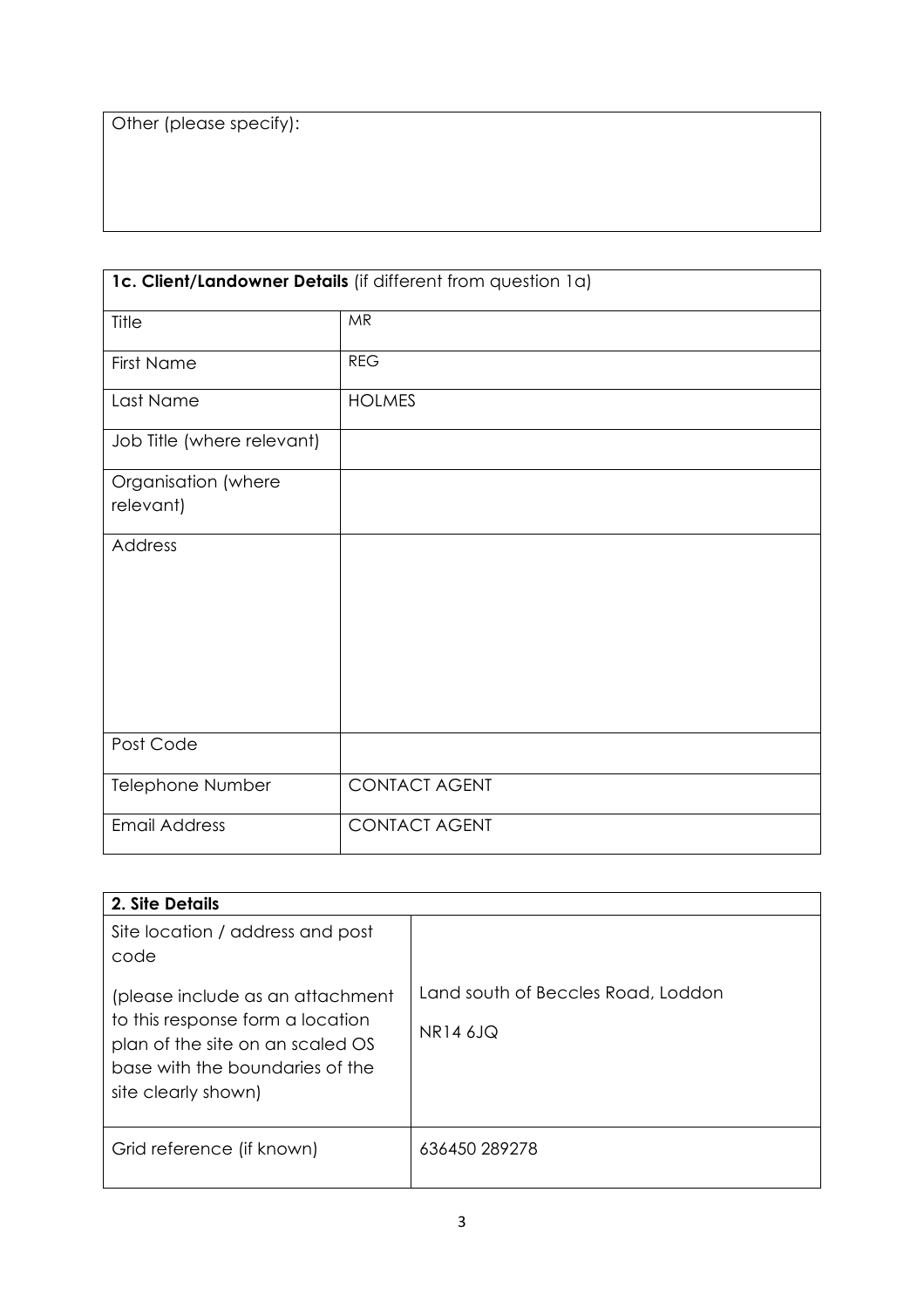| Site area (hectares) | 0.58 |
|----------------------|------|
|----------------------|------|

| <b>Site Ownership</b>                                 |                                                                                       |                                                                           |
|-------------------------------------------------------|---------------------------------------------------------------------------------------|---------------------------------------------------------------------------|
|                                                       |                                                                                       |                                                                           |
| 3a. I (or my client)                                  |                                                                                       |                                                                           |
| Is the sole owner of the site                         | Is a part owner of the site                                                           | Do/Does not own (or hold<br>any legal interest in) the<br>site whatsoever |
| X                                                     |                                                                                       |                                                                           |
|                                                       | 3b. Please provide the name, address and contact details of the site's landowner(s)   |                                                                           |
|                                                       | and attach copies of all relevant title plans and deeds (if available).               |                                                                           |
|                                                       |                                                                                       |                                                                           |
|                                                       |                                                                                       |                                                                           |
|                                                       |                                                                                       |                                                                           |
| 3c. If the site is in multiple                        | Yes                                                                                   | <b>No</b>                                                                 |
| landownerships do all                                 |                                                                                       |                                                                           |
| landowners support your<br>proposal for the site?     |                                                                                       |                                                                           |
|                                                       |                                                                                       |                                                                           |
|                                                       | 3d. If you answered no to the above question please provide details of why not all of |                                                                           |
| the sites owners support your proposals for the site. |                                                                                       |                                                                           |
|                                                       |                                                                                       |                                                                           |
|                                                       |                                                                                       |                                                                           |
|                                                       |                                                                                       |                                                                           |
|                                                       |                                                                                       |                                                                           |
|                                                       |                                                                                       |                                                                           |
|                                                       |                                                                                       |                                                                           |
|                                                       |                                                                                       |                                                                           |
|                                                       |                                                                                       |                                                                           |
|                                                       |                                                                                       |                                                                           |
|                                                       |                                                                                       |                                                                           |

# **Current and Historic Land Uses**

**4a. Current Land Use** (Please describe the site's current land use e.g. agriculture, employment, unused/vacant etc.)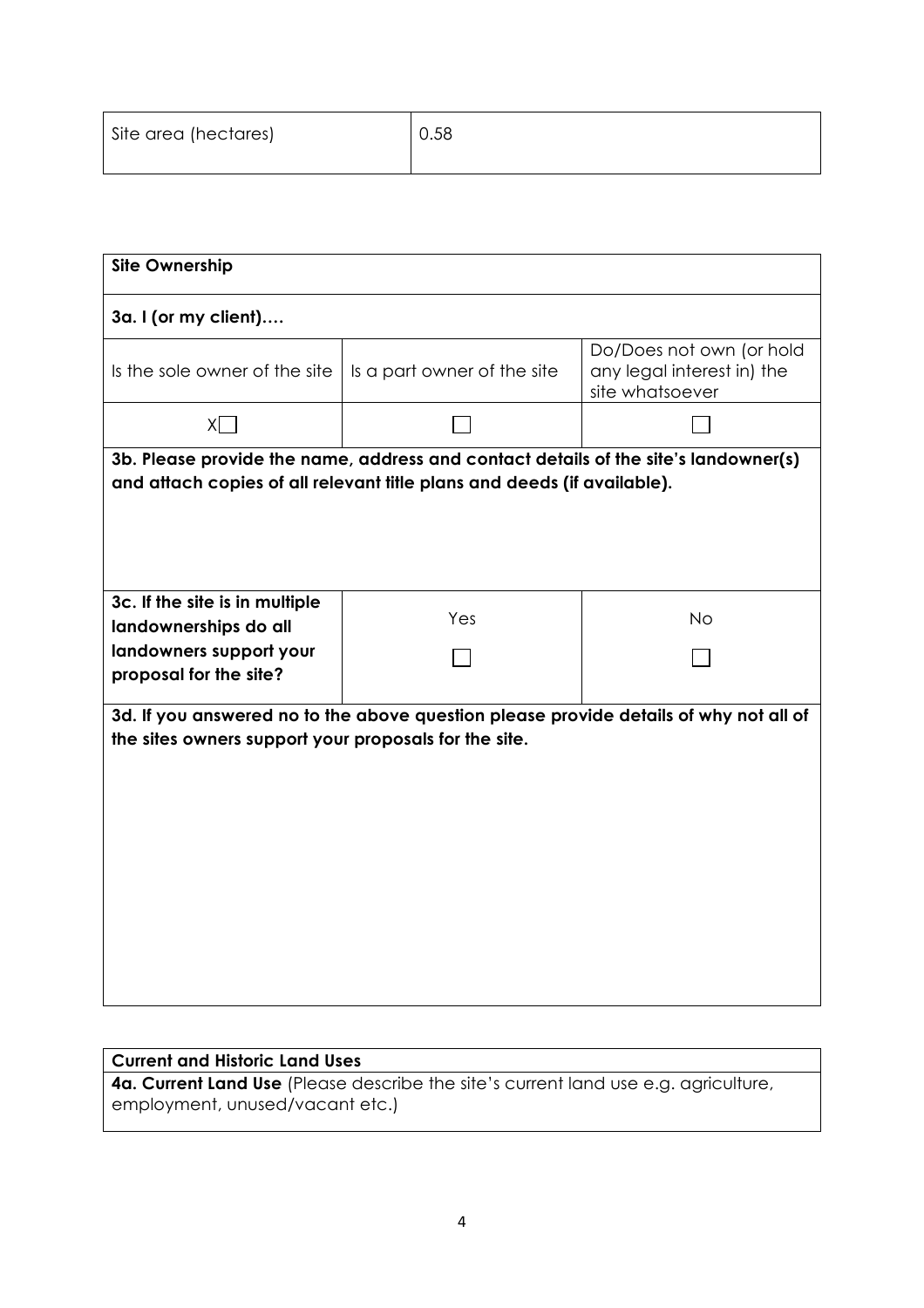| Vacant land / some storage of building materials                                                                                                                                  |     |     |  |
|-----------------------------------------------------------------------------------------------------------------------------------------------------------------------------------|-----|-----|--|
| 4b. Has the site been previously                                                                                                                                                  | Yes | No. |  |
| developed?                                                                                                                                                                        |     |     |  |
| <b>4c. Describe any previous uses of the site.</b> (please provide details of any relevant<br>historic planning applications, including application numbers if known)             |     |     |  |
| Land was formerly used by Express Plastics Ltd for parking and storage in conjunction<br>with adjoining site that has now been developed for housing see permission<br>2011/1184. |     |     |  |

## **Proposed Future Uses**

**5a. Please provide a short description of the development or land use you proposed** (if you are proposing a site to be designated as local green space please go directly to question 6)

Residential development

#### **5b. Which of the following use or uses are you proposing?**

| Market Housing                                                                      | Χ | <b>Business and offices</b> |  | Recreation & Leisure   |
|-------------------------------------------------------------------------------------|---|-----------------------------|--|------------------------|
|                                                                                     |   |                             |  |                        |
| Affordable Housing                                                                  |   | General industrial          |  | Community Use          |
|                                                                                     |   |                             |  |                        |
| Residential Care Home                                                               |   | Storage & distribution      |  | Public Open Space      |
|                                                                                     |   |                             |  |                        |
| <b>Gypsy and Traveller</b>                                                          |   | Tourism                     |  | Other (Please Specify) |
| <b>Pitches</b>                                                                      |   |                             |  |                        |
| 5c. Please provide further details of your proposal, including details on number of |   |                             |  |                        |
| houses and proposed floorspace of commercial buildings etc.                         |   |                             |  |                        |
|                                                                                     |   |                             |  |                        |

Up to 10 dwellings with a total floorspace of no more than 1000 square metres

**5d. Please describe any benefits to the Local Area that the development of the site could provide.**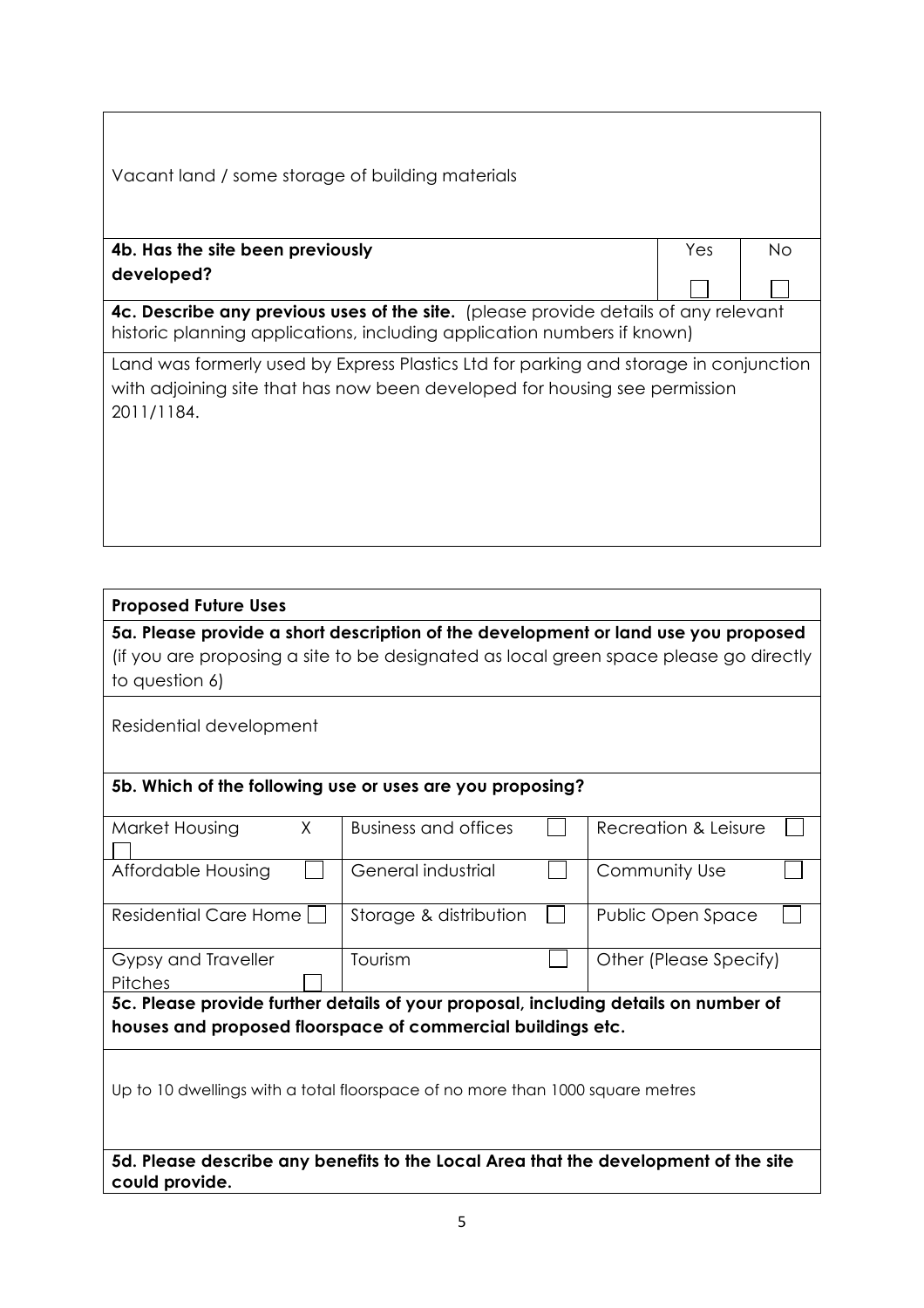### **Local Green Space**

If you are proposed a site to be designated as Local Green Space please complete the following questions. These questions do not need to be completed if you are not proposing a site as Local Green Space. Please consult the guidance notes for an explanation of Local Green Space Designations.

**6a.Which community would the site serve and how would the designation of the site benefit that community.** 

**6b. Please describe why you consider the site to be of particular local significance e.g. recreational value, tranquillity or richness in wildlife.** 

## **Site Features and Constraints**

Are there any features of the site or limitations that may constrain development on this site (please give details)?

**7a. Site Access:** Is there a current means of access to the site from the public highway, does this access need to be improved before development can take place and are there any public rights of way that cross or adjoin the site?

The existing access will be realigned to improve visibility – There are no public rights of way over the site

**7b. Topography:** Are there any slopes or significant changes of in levels that could affect the development of the site?

The site is relatively flat with no significant changes in level other than a slight fall in an easterly direction

**7c. Ground Conditions:** Are ground conditions on the site stable? Are there potential ground contamination issues?

No known contamination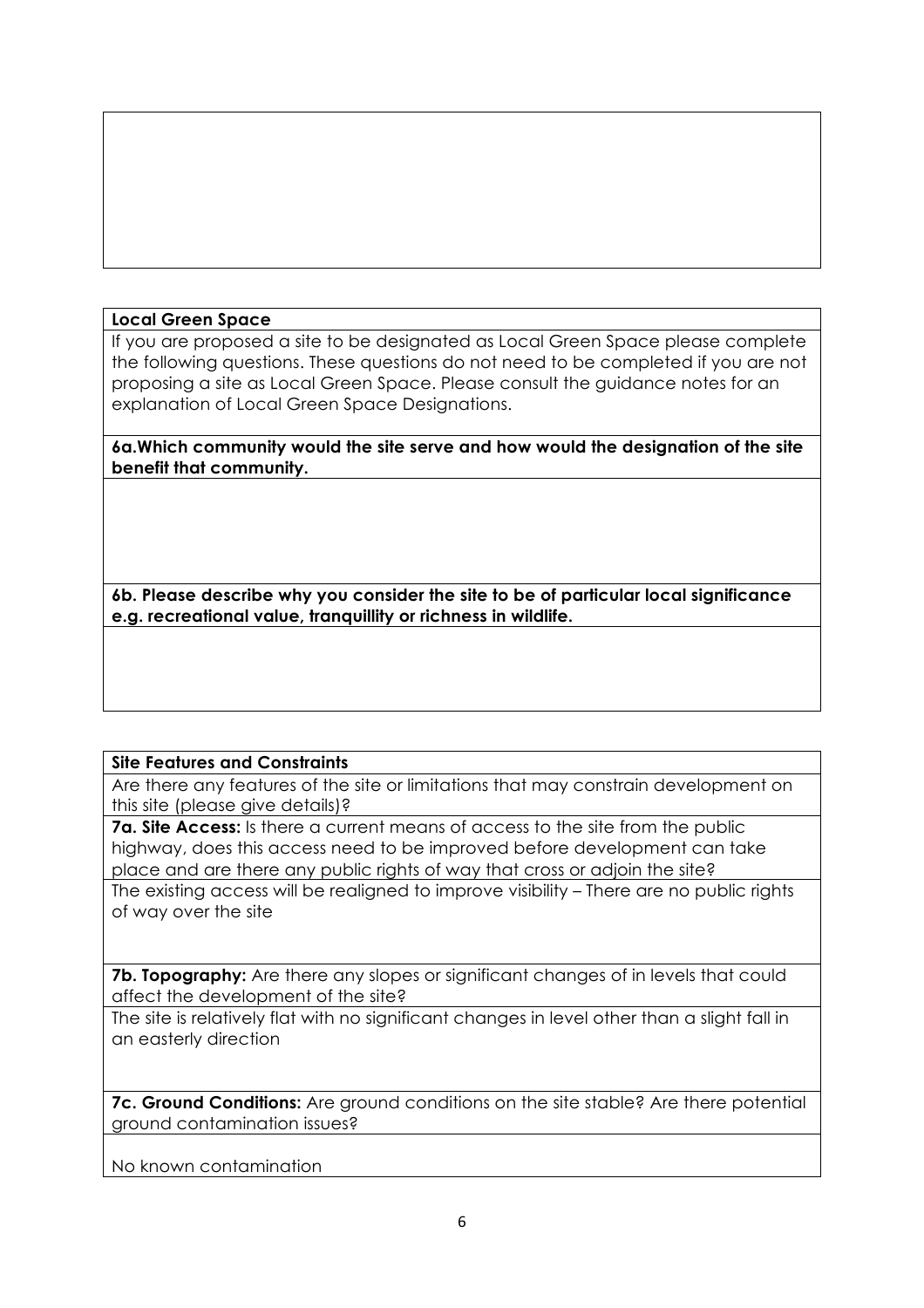7d. Flood Risk: Is the site liable to river, ground water or surface water flooding and if so what is the nature, source and frequency of the flooding?

Flood Risk Assessment prepared in September 2016 concludes that entire development area would fall within Flood Zone 1

**7e. Legal Issues:** Is there land in third party ownership, or access rights, which must be acquired to develop the site, do any restrictive covenants exist, are there any existing tenancies?

A 7 metrew strip of land adjacent to the ditch on the eastern boundary is to be kept free of obstruction to allow access by Waveney Lower Yare and Lothingland Internal Drainage Board for maintenance prescribed by 'Land Drainage Act 1991'.

**7f. Environmental Issues:** Is the site located next to a watercourse or mature woodland, are there any significant trees or hedgerows crossing or bordering the site are there any known features of ecological or geological importance on or adiacent to the site?

Ecological Survey and Arboricultural Impact Assessments prepared in September 2016 conclude that there is no constraint to development of this site.

**7g. Heritage Issues:** Are there any listed buildings, Conservation Areas, Historic Parklands or Schedules Monuments on the site or nearby? If so, how might the site's development affect them?

Site frontage adjoins the south eastern edge of Loddon Conservation Area

**7h. Neighbouring Uses:** What are the neighbouring uses and will either the proposed use or neighbouring uses have any implications?

Adjoining land to west, east and north in residential use

**7i. Existing uses and Buildings:** are there any existing buildings or uses that need to be relocated before the site can be developed.

None

**7j. Other**: (please specify):

| <b>Utilities</b>                                                                                                                                        |     |    |        |
|---------------------------------------------------------------------------------------------------------------------------------------------------------|-----|----|--------|
| 8a. Which of the following are likely to be readily available to service the site and<br>enable its development? Please provide details where possible. |     |    |        |
|                                                                                                                                                         | Yes | Nο | Unsure |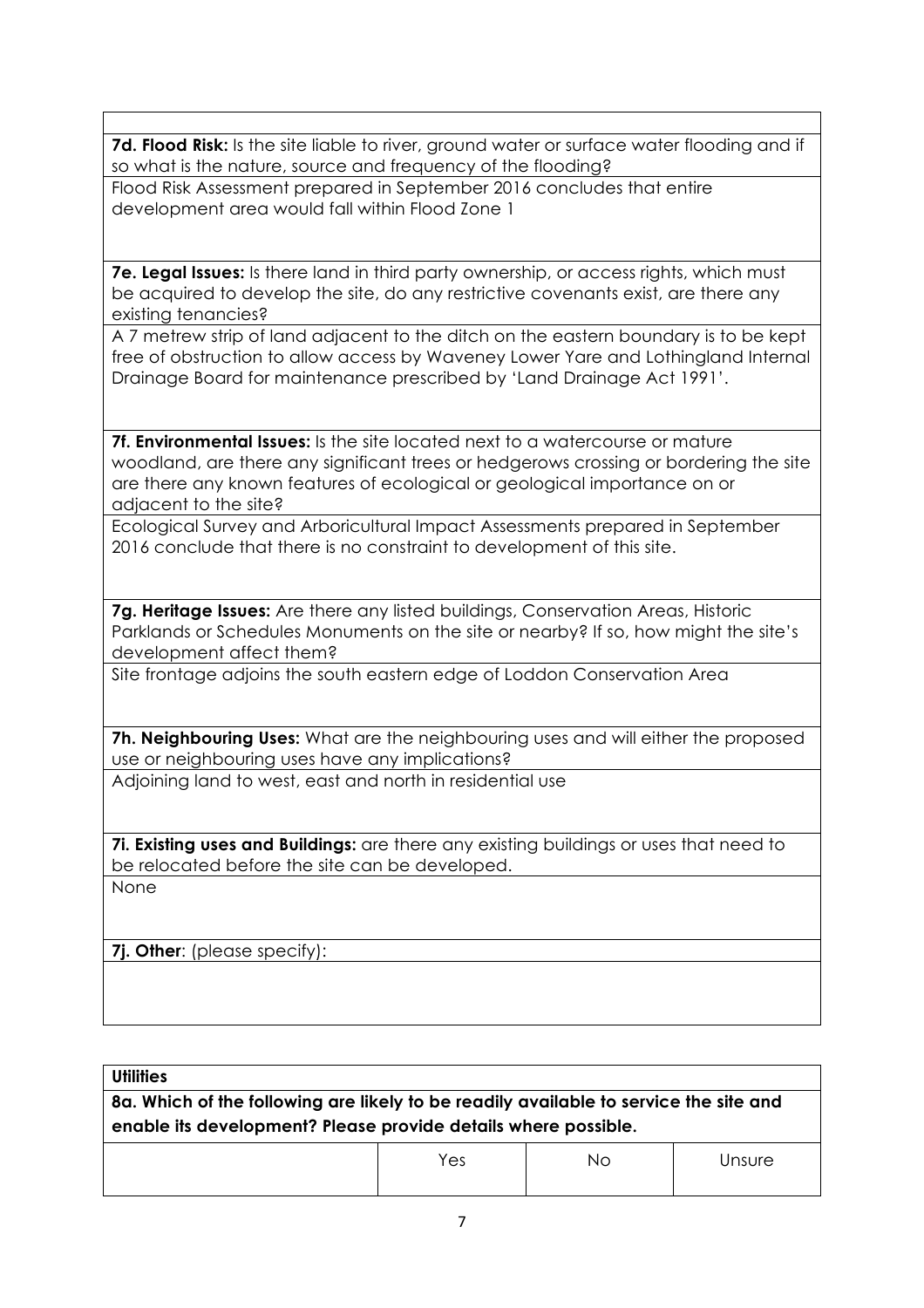| Mains water supply                                                                 | lх             |              |
|------------------------------------------------------------------------------------|----------------|--------------|
| Mains sewerage                                                                     | X              |              |
| Electricity supply                                                                 | $\overline{X}$ |              |
| Gas supply                                                                         |                | $\mathsf{X}$ |
| Public highway                                                                     | X              |              |
| <b>Broadband internet</b>                                                          | X              |              |
| Other (please specify):                                                            |                |              |
| 8b. Please provide any further information on the utilities available on the site: |                |              |
|                                                                                    |                |              |
|                                                                                    |                |              |
|                                                                                    |                |              |
|                                                                                    |                |              |

| <b>Availability</b>                                                                                    |  |
|--------------------------------------------------------------------------------------------------------|--|
| 9a. Please indicate when the site could be made available for the land use or<br>development proposed. |  |
| <b>Immediately</b>                                                                                     |  |
| 1 to 5 years (by April 2021)                                                                           |  |
| 5 - 10 years (between April 2021 and 2026)                                                             |  |
| 10 – 15 years (between April 2026 and 2031)                                                            |  |
| 15 - 20 years (between April 2031 and 2036)                                                            |  |
| 9b. Please give reasons for the answer given above.                                                    |  |
| SITE HAS BEEN VACANT FOR AROUND TEN YEARS AND LANOWNER IS READY TO<br>DEVELOP SITE FOR RESIDENTIAL USE |  |
|                                                                                                        |  |

# **Market Interest**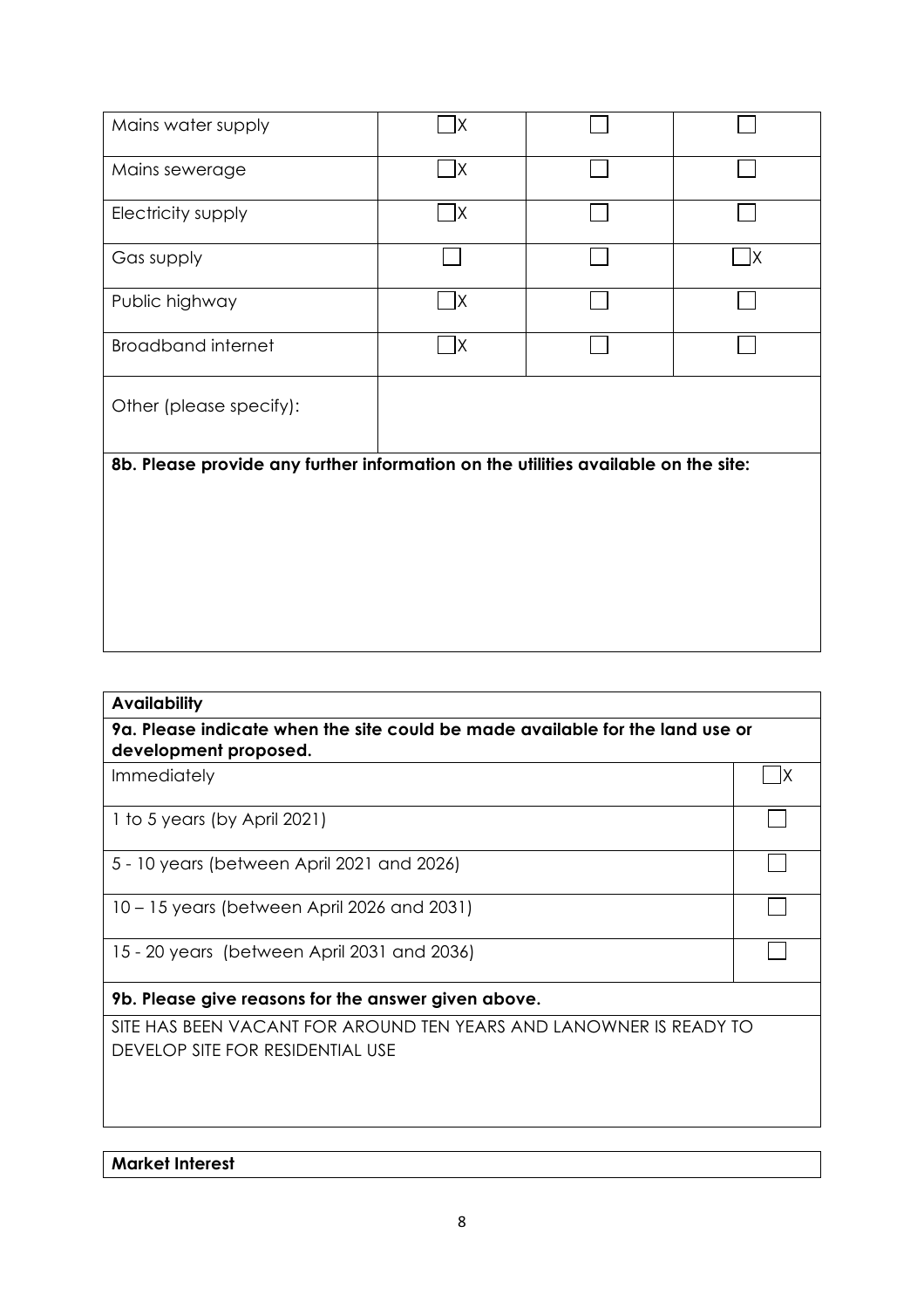**10. Please choose the most appropriate category below to indicate what level of market interest there is/has been in the site. Please include relevant dates in the comments section.**

|                                                 | Yes | Comments |
|-------------------------------------------------|-----|----------|
| Site is owned by a<br>developer/promoter        | lх  |          |
| Site is under option to a<br>developer/promoter |     |          |
| Enquiries received                              |     |          |
| Site is being marketed                          |     |          |
| None                                            |     |          |
| Not known                                       |     |          |

| <b>Delivery</b>                                                                                                  |  |  |
|------------------------------------------------------------------------------------------------------------------|--|--|
| 11a. Please indicate when you anticipate the proposed development could be<br>begun.                             |  |  |
| Up to 5 years (by April 2021)                                                                                    |  |  |
| 5 - 10 years (between April 2021 and 2026)                                                                       |  |  |
| $10 - 15$ years (between April 2026 and 2031)                                                                    |  |  |
| 15 - 20 years (between April 2031 and 2036)                                                                      |  |  |
| 11b. Once started, how many years do you think it would take to complete the<br>proposed development (if known)? |  |  |
| 12-18 MONTHS                                                                                                     |  |  |

| <b>Viability</b>                                                                                                                                                                                                                                                                                                                                                                                                                              |     |    |        |
|-----------------------------------------------------------------------------------------------------------------------------------------------------------------------------------------------------------------------------------------------------------------------------------------------------------------------------------------------------------------------------------------------------------------------------------------------|-----|----|--------|
| 12a. You acknowledge that there are likely to be policy requirements and<br>Community Infrastructure Levy (CIL) costs to be met which will be in<br>addition to the other development costs of the site (depending on the type<br>and scale of land use proposed). These requirements are likely to include<br>but are not limited to: Affordable Housing; Sports Pitches & Children's Play<br><b>Space and Community Infrastructure Levy</b> |     |    |        |
|                                                                                                                                                                                                                                                                                                                                                                                                                                               | Yes | Nο | Unsure |
| 12b. Do you know if there are there any abnormal                                                                                                                                                                                                                                                                                                                                                                                              |     | ΙX |        |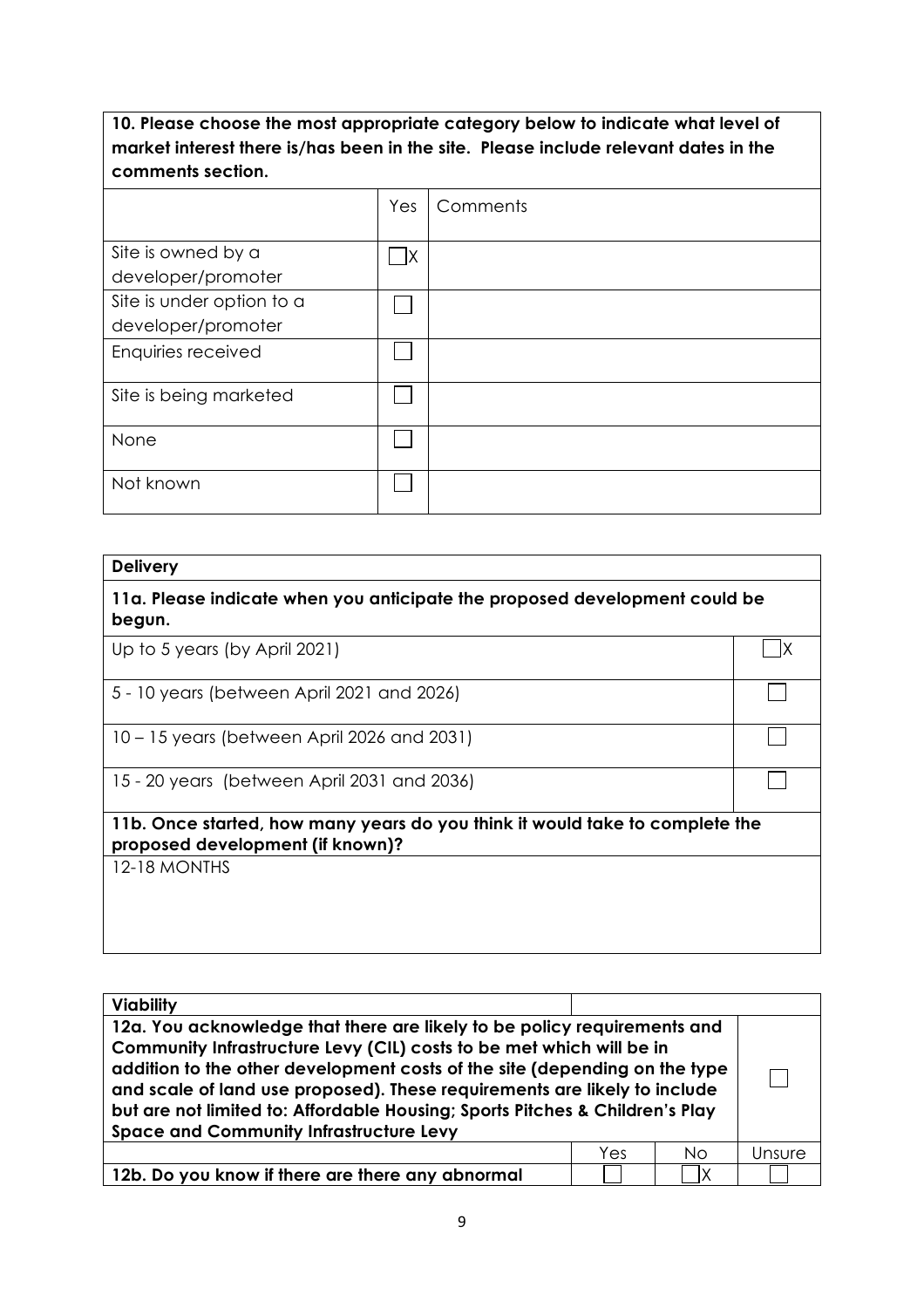| costs that could affect the viability of the site e.g.<br>infrastructure, demolition or ground conditions?                                                                                                                            |  |  |
|---------------------------------------------------------------------------------------------------------------------------------------------------------------------------------------------------------------------------------------|--|--|
| 12c. If there are abnormal costs associated with the site please provide details:                                                                                                                                                     |  |  |
| 12d. Do you consider that the site is currently viable for<br>its proposed use taking into account any and all<br>current planning policy and CIL considerations and<br>other abnormal development costs associated with<br>the site? |  |  |
| 12e. Please attach any viability assessment or development appraisal you have<br>undertaken for the site, or any other evidence you consider helps demonstrate the<br>viability of the site.                                          |  |  |

#### **Other Relevant Information**

**13. Please use the space below to for additional information or further explanations on any of the topics covered in this form**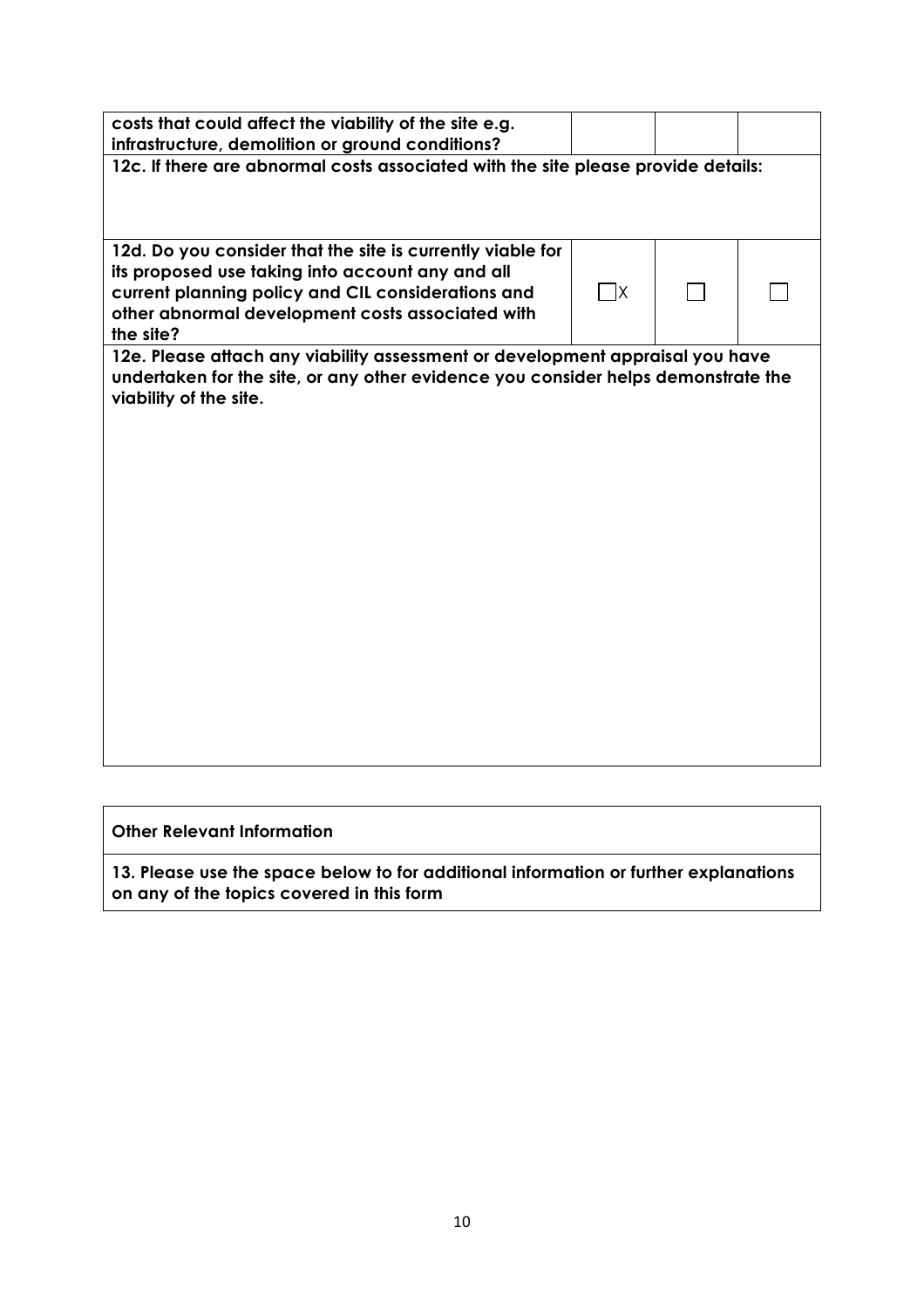| <b>Check List</b>                                                |  |  |
|------------------------------------------------------------------|--|--|
| <b>Your Details</b>                                              |  |  |
| Site Details (including site location plan)                      |  |  |
| Site Ownership                                                   |  |  |
| <b>Current and Historic Land Uses</b>                            |  |  |
| <b>Proposed Future Uses</b>                                      |  |  |
| Local Green Space (Only to be completed for proposed Local Green |  |  |
| <b>Space Designations)</b>                                       |  |  |
| Site Features and Constraints                                    |  |  |
| <b>Utilities</b>                                                 |  |  |
| Availability                                                     |  |  |
| Market Interest                                                  |  |  |
| <b>Delivery</b>                                                  |  |  |
| Viability                                                        |  |  |
| Other Relevant Information                                       |  |  |
| Declaration                                                      |  |  |

# **14. Declaration**

I understand that:

Data Protection and Freedom of Information The Data Controller of this information under the Data Protection Act 1998 will be Norfolk County Council, which will hold the data on behalf of Broadland District Council, Norwich City Council and South Norfolk District Council. The purposes of collecting this data are: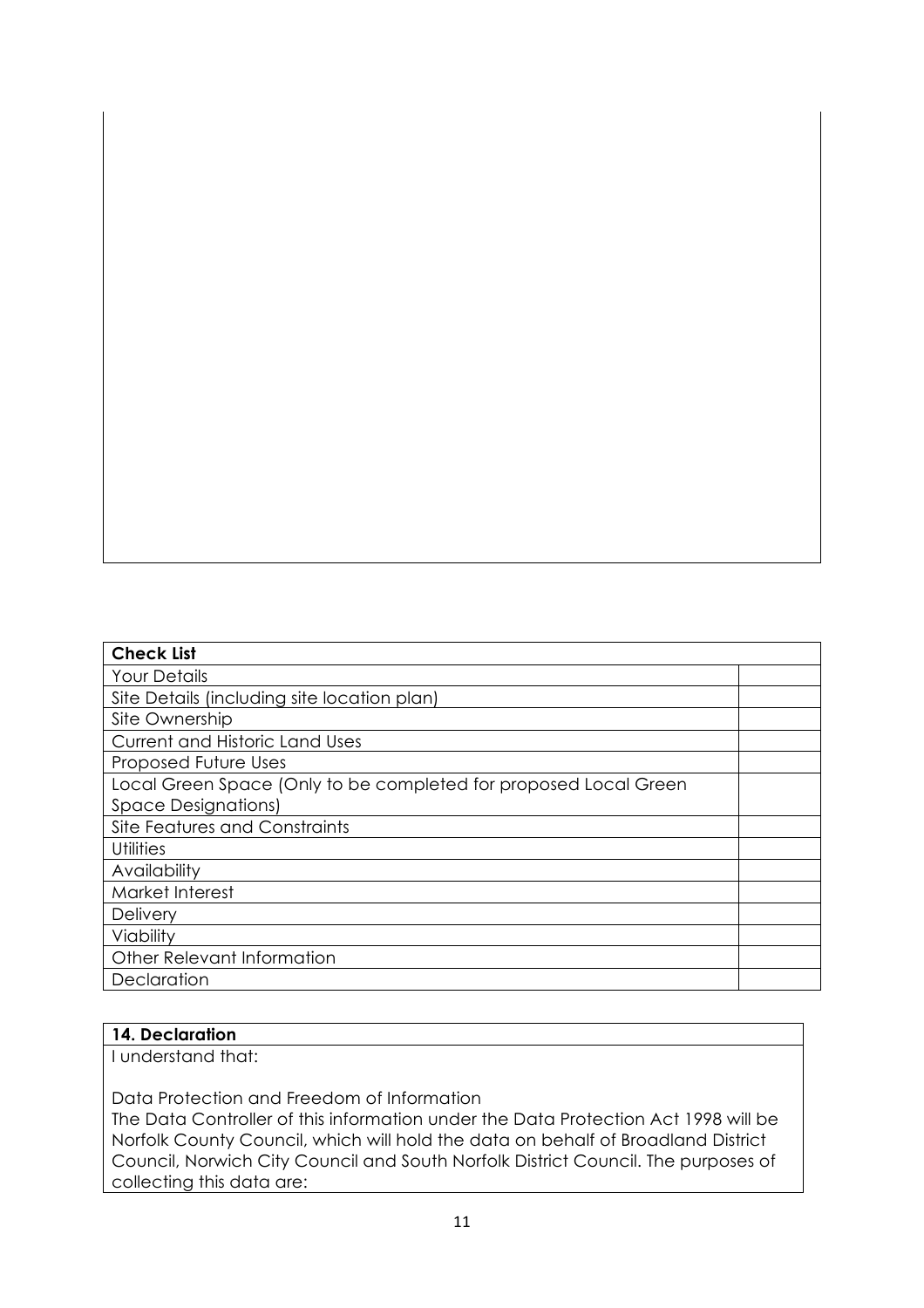- to assist in the preparation of the Greater Norwich Local Plan
- to contact you, if necessary, regarding the answers given in your form
- to evaluate the development potential of the submitted site for the uses proposed within the form

#### **Disclaimer**

The Site Submission response forms received as part of the Greater Norwich Local Plan Regulation 18 Consultation will be published and made available for public viewing. By submitting this form you are consenting to the details about you and your individual sites being stored by Norfolk County Council, and the details being published for consultation purposes. Any information you consider to be confidential is clearly marked in the submitted response form and you have confirmed with the Council(s) in advance that such information can be kept confidential as instructed in the Greater Norwich Local Plan: Regulation 18 "Growth Options" Consultation - Site Submission Guidance Notes.

I agree that the details within this form can be held by Norfolk County Council and that those details can be shared with Broadland District Council, Norwich City Council and South Norfolk District Council for the purposes specified in this declaration.

| Name                       | Date 28.02.18 |
|----------------------------|---------------|
| <b>ERICA WHETTINGSTEEL</b> |               |